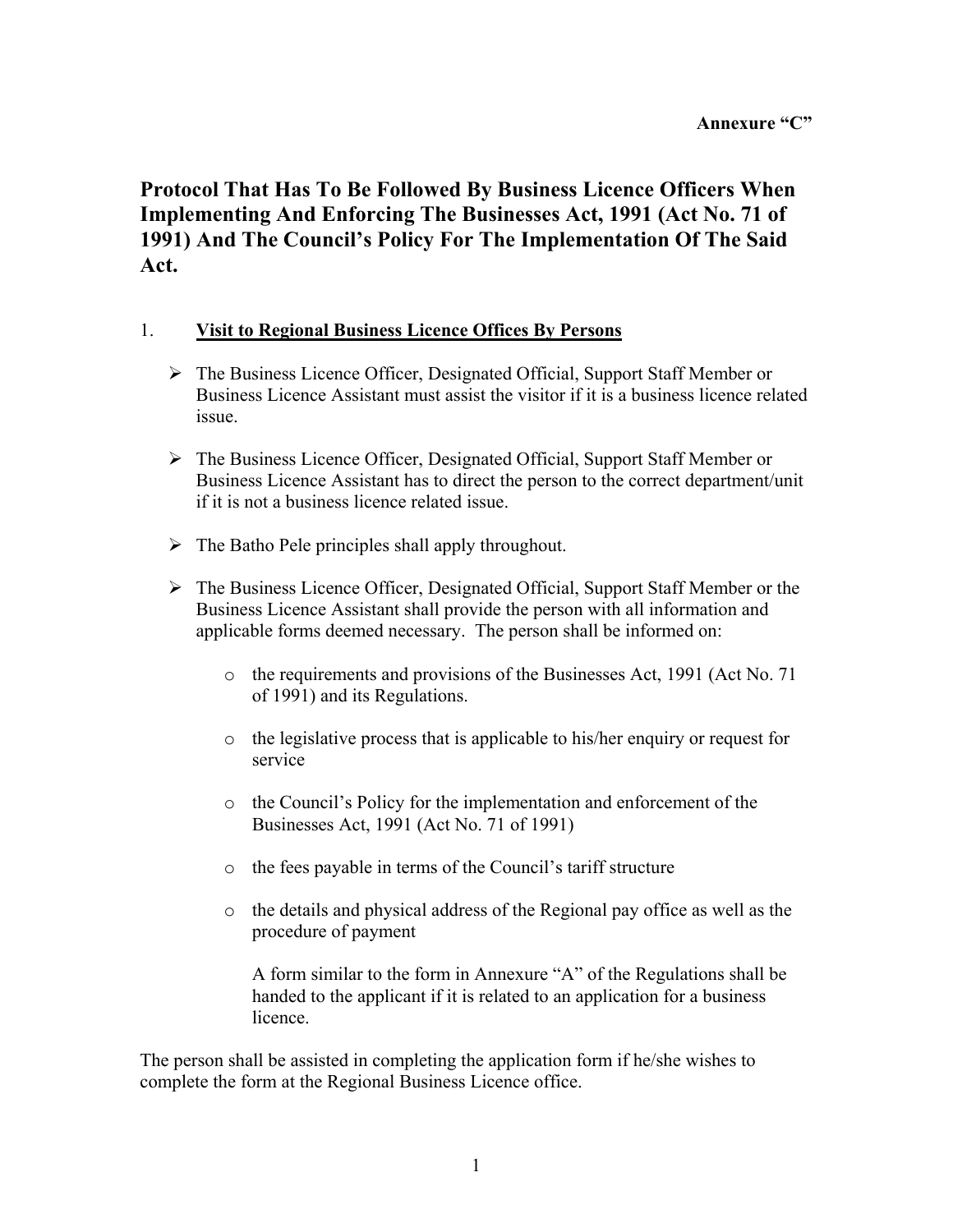- $\triangleright$  The duly completed form is then placed in an application file for processing.
- $\triangleright$  The person is finally requested to submit the original receipt, as proof of payment, to the Regional Business Licence office.
- $\triangleright$  The details of this transaction is to be entered into the "Businesses Licences : Income Register" of which a copy is attached to the Council's Policy in this regard as Annexure "A4".
- $\triangleright$  The premises shall, if no proof of payment has been submitted, be visited within 7 days of the date of the application and if it is found that the applicant cannot submit proof of payment and that he/she is in fact carrying on business, then such person shall be fined/summonsed for carrying on business without a valid business licence.
- $\triangleright$  The original receipt is, once returned by the applicant, attached to the application form which is kept in the application file.
- $\triangleright$  The application form is then processed and the application then registered in the "Business Licences Application Register" of which an example is attached to the "Legislative Process Guidelines" as Annexure "B1". This register should be available for this purpose at all times. Hawker's applications must be registered in the register designed specifically for this purpose  $-\alpha$  copy is also attached as Annexure "B1".
- $\triangleright$  The following departments/units are then requested for their requirements and conditions in the form of a notice similar to the notice that is attached to the "Legislative Process Guidelines" as Annexure "B2", within 7 days from the date on which the application has been processed:
	- o District Environmental Health Services Unit
	- o Land Use Management Sub- directorate
	- o Building Control Sub- directorate
	- o Regional Noise And Air Pollution Control Unit
	- o Johannesburg Emergency Management Services
	- o Johannesburg Metropolitan Police Department (Hawkers only)
- $\triangleright$  The Local SAPS Station has to be requested in writing, within 7 days of the date of the application, to provide the information as required in terms of section  $2(4)(b)(ii)$  and section  $2(5)(a)(b)$  of the Act in respect of item 2 of Schedule 1 businesses in order to determine the suitability of a person to carry on business.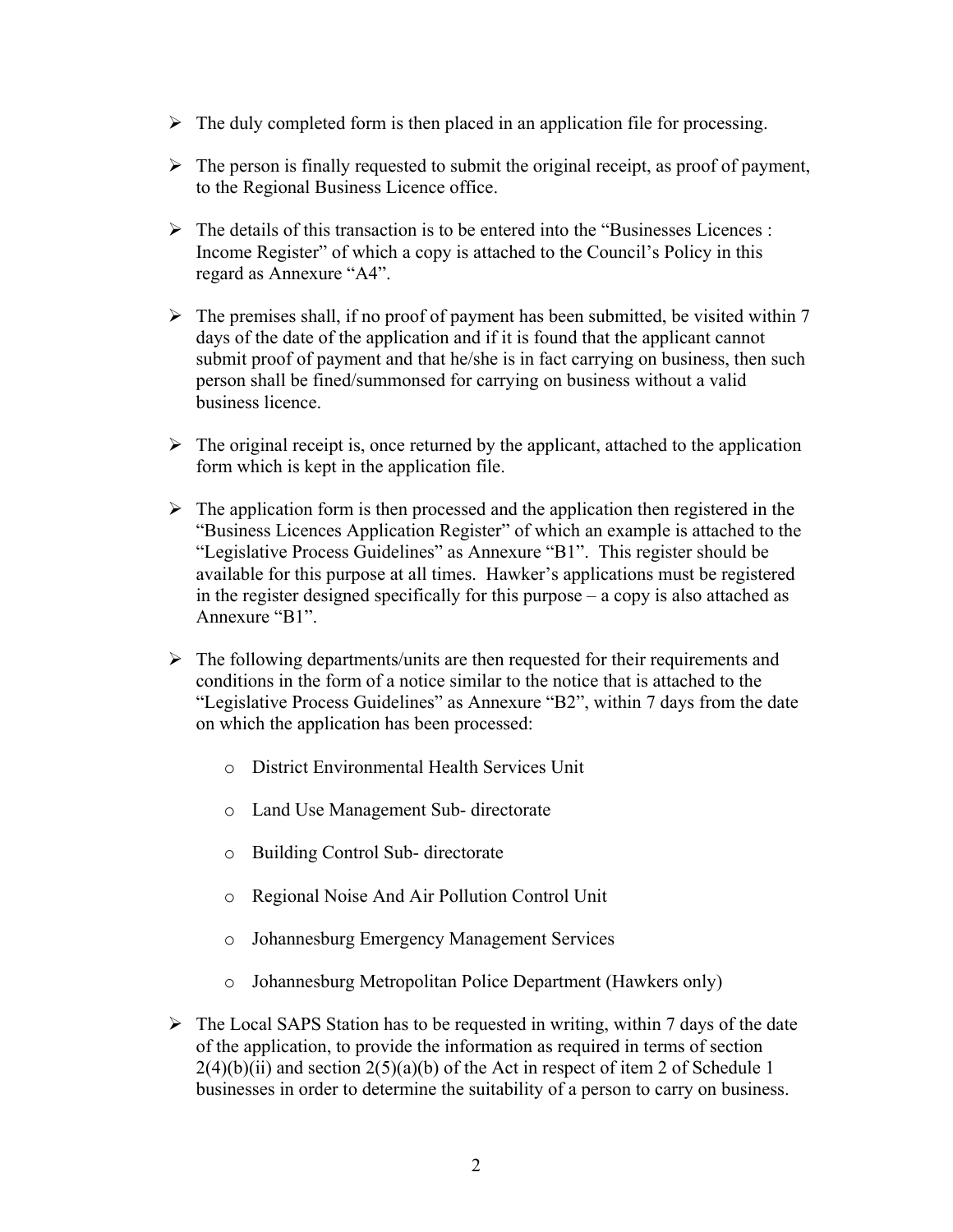- $\triangleright$  The responses of the departments/units are placed in the application file as soon as it is received.
- ¾Departments/Units and the SAPS who failed to respond within the prescribed period of twenty one (21) days have to be reminded in writing or by any other acceptable means, to respond without delay.
- $\triangleright$  The date of referral of the application to the department(s)/unit(s) requesting requirement(s)/condition(s) and their responses, as well as the other application detail, are to be entered into the "Control Sheet : Request made to department(s)/unit(s)" form of which a copy is attached to the "Legislative" Process Guidelines" as Annexure "B3".
- $\triangleright$  The licence is issued in a form similar to the form in Annexure "C" of the Regulations, if no requirements, or conditions that prohibit the issuing of the licence are received from the departments/units.
- $\triangleright$  The details of the licence, once issued, shall be entered into the correct database, that being one of the following:
	- $\circ$  "Active item 1(1) of Schedule 1 Businesses Database"
	- o "Active item 2 of Schedule 1 Businesses Database"
	- o "Active item 3(1) of Schedule 1 Businesses (Hawkers) Database" without delay. Copies are attached to the Council's Policy in this regard as Annexure "A2".
- $\triangleright$  The licence is refused if a requirement or condition has been received from the departments/units. The applicant shall be informed in writing of such refusal in the form of a notice similar tot the notice that is attached to the "Legislative" Process Guidelines" as Annexure "B4".
- $\triangleright$  The details of the refused application has to be entered into the "Refused/Withdrawn and Suspended Business Licences Database" of which a copy is attached to the Council's Policy in this regard as Annexure "A3"
- $\triangleright$  The business premises shall be visited by the Business Licence Officer within 7 days of the expiry date of the notice to determine whether the person is carrying on business in contravention with the provisions of the Act.
- $\triangleright$  The Business Licence Officer shall:
	- o introduce himself/herself to the person in control of the business
	- o identify himself/herself by producing his/her ID card.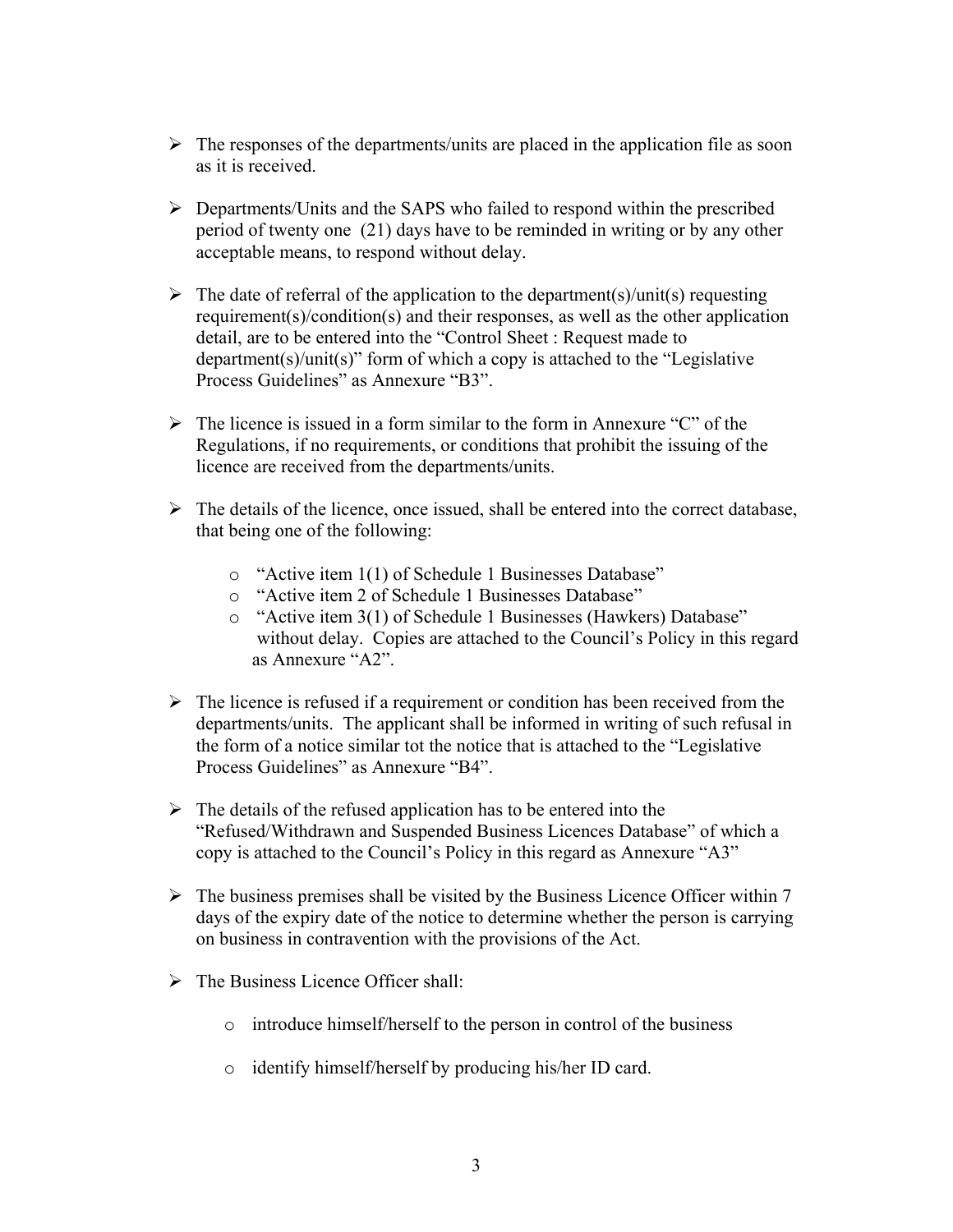- o explain the purpose of his/her visit
- o conduct an inspection of the business premises in order to determine the type of licence that will be required in terms of Schedule 1 of the Act and whether the business that is carried on corresponds with that as indicated on the application form. The correct stand number and street address has to be verified and recorded if necessary.
- $\triangleright$  If it is found that the person is carrying on business and that the person cannot produce proof of applying for a hearing with the City Manager within 21 days of the notice, and/or lodging an appeal with the Premier of Gauteng within 28 days of the notice (no longer periods shall be allowed), the person shall then be fined/summonsed without any further notice.
- $\triangleright$  The details of the "notice to appear in court" (fine/summons) shall be, without delay, entered into the "Businesses Licences : Fines/Summonses" register of which a copy is attached to the Council's Policy in this regard as Annexure "A5".
- $\triangleright$  The Control Documents shall be submitted at the relevant Magistrates Court within 3 days of the date of the "notice to appear in Court".
- $\triangleright$  The Business Licence Officer shall diarize the Court date and shall be present at the Court on that date and any further dates as determined by the Court.
- $\triangleright$  The same principles and processes shall apply if the decision of the Business Licence Officer is upheld by the City Manager or his/her designated official and/or by the Appeals Committee as appointed by the Premier of Gauteng.
- $\triangleright$  The Business Licence Officer shall give effect to any decision of the City Manager or his/her designated official, and/or the Appeals Committee as appointed by the Premier of Gauteng.

## 2. **Re-application For A Licence-Process**

- $\triangleright$  The applicant shall re-apply for a licence once he/she is satisfied that the requirements of the Council have been complied with.
- $\triangleright$  The applicant shall pay the prescribed application fee and submit the original receipt as proof of payment.
- $\triangleright$  The details of this transaction is to be entered into the "Businesses Licences" Income Register" of which a copy is attached to the Council's Policy in this regard as Annexure "A4"
- $\triangleright$  The re-application for a licence will not be accepted in the case of: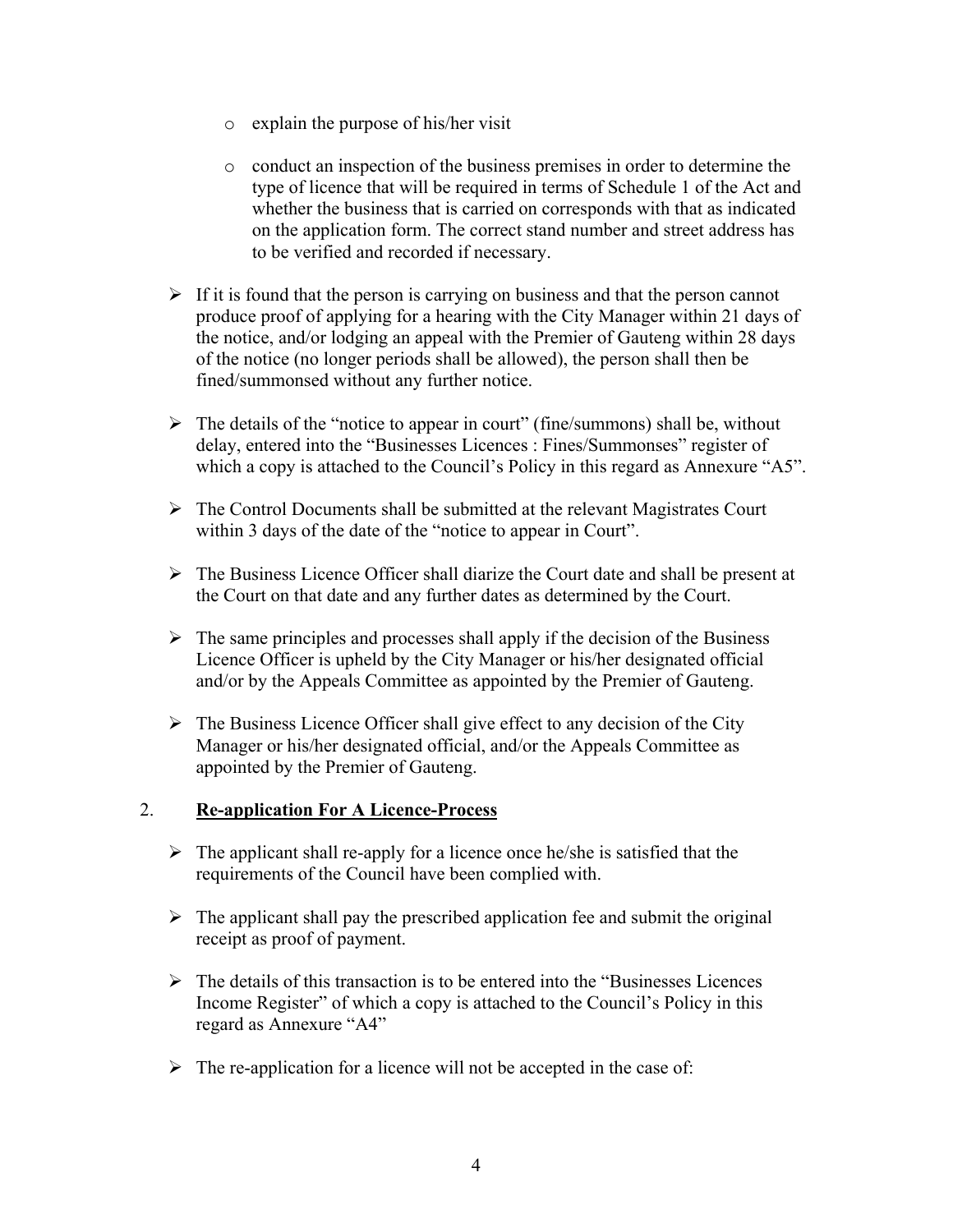- o a negative SAPS report
- $\circ$  the Council not being able to grant the necessary land user rights the applicant has to submit written evidence from the Development Planning, Transportation and Environment Department if the granting of land use rights or consent use is possible and that the application can be accepted on such grounds.
- $\triangleright$  The application form is then again processed and registered in the applicable "Business Licence Application Register" (Copies of the three categories of registers are attached to the "Legislative Process Guidelines" as Annexure "B1".
- $\triangleright$  The departments/units whose requirements had not been complied with initially are then again requested for their requirements and conditions in the form of the notice similar to the notice that is attached to the "Legislative Process Guidelines" as Annexure "B2", within 7 days from the date on which the application has been processed.
- $\triangleright$  The application form and all documents relevant to the application, including responses from departments/units, have to be placed in the original application file.
- $\triangleright$  Departments/Units who failed to respond within the prescribed period of twenty one (21) days have to be reminded in writing or by any other acceptable means, to respond without delay.
- $\triangleright$  The date of referral of the application to the departments/units requesting requirement(s)/condition(s) and their responses, as well as the other application detail, are to be entered onto the "Control Sheet : Request made to department(s)/unit(s)" form of which a copy is attached to the "Legislative" Process Guideline" as Annexure "B3".
- $\triangleright$  The licence is issued in a form similar to the form in Annexure "C" of the Regulations, if no requirements or conditions that prohibit the issuing of the licence are received from the departments/units.
- $\triangleright$  The details of the licence, once issued, shall be entered into the correct database, that being one of the following:
	- $\circ$  "Active item 1(1) of Schedule 1 Businesses Database"
	- o "Active item 2 of Schedule 1 Businesses Database"
	- o "Active item 3(1) of Schedule 1 Businesses (Hawkers) Database" without delay. Copies are attached to the Council's Policy in this regard as Annexure " $A2$ ".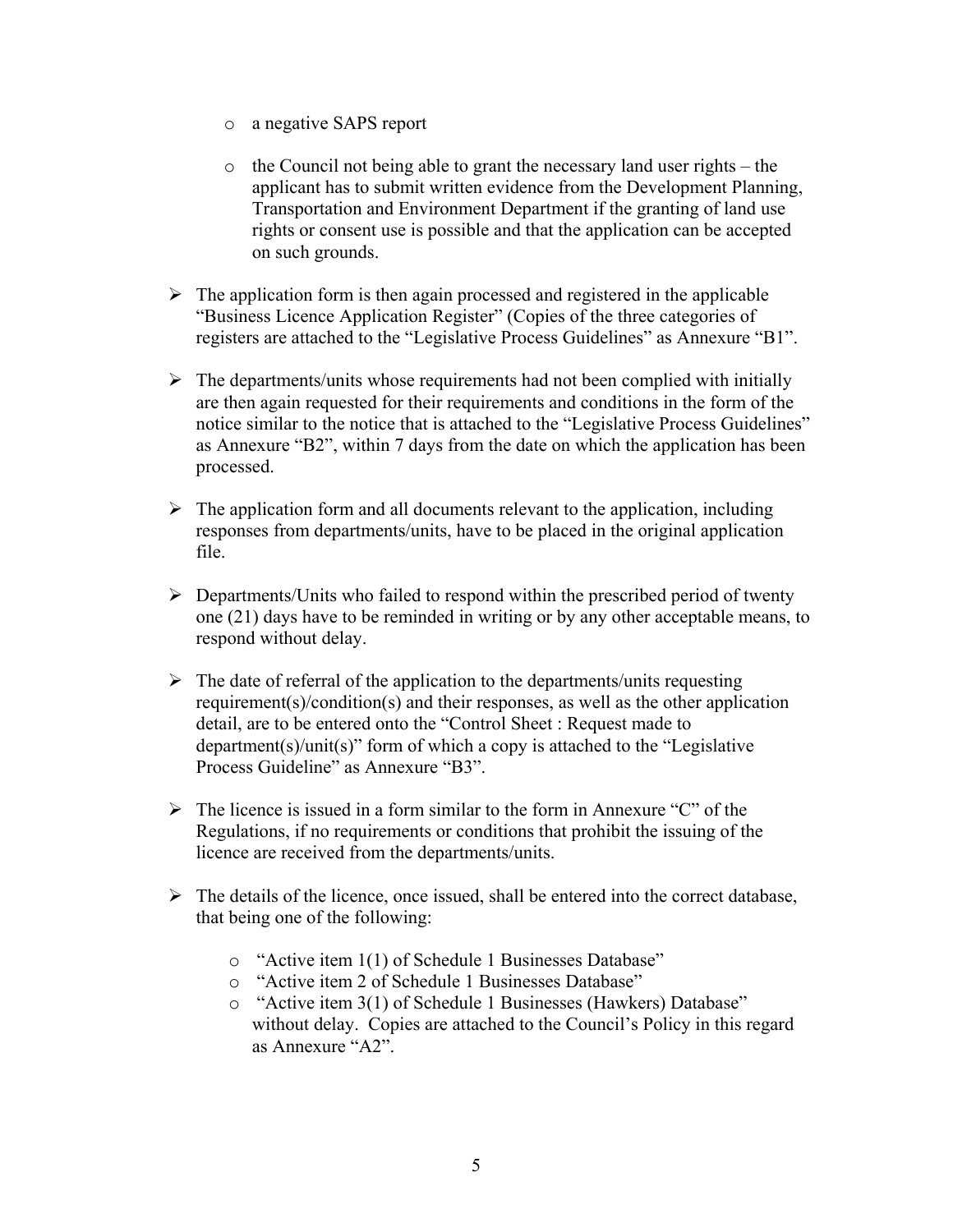- $\triangleright$  The licence is again refused if a requirement, or condition that prohibit the issuing of the licence has been received from the department(s)/unit(s). The applicant shall be informed in writing of such refusal in the form of a notice similar to the notice that is attached to the "Legislative Process Guidelines" as Annexure "B4".
- $\triangleright$  The business premises shall be visited by the Business Licence Officer within 7 days of the expiry date of the notice to determine whether the person is still carrying on business.
- $\triangleright$  If it is found that the person is carrying on business and that the person cannot produce proof of applying for a hearing with the City Manager within 21 days of the notice, and/or lodging an appeal with the Premier of Gauteng within 28 days of the notice (no longer periods shall be allowed) the person shall then be fined/summonsed without any further notice.
- $\triangleright$  The details of the "notice to appear in Court" (fine/summons) shall be, without delay, entered into the "Businesses Licences : Fines/Summonses Register" of which a copy is attached to the Council's Policy in this regard as Annexure "A5".
- $\triangleright$  The Control Document shall be submitted at the relevant Magistrates Court within 3 days of the date of the "notice to appear in Court".
- $\triangleright$  The Business Licence Officer shall diarize the Court date and shall be present at the Court on that date and any further dates as determined by the Court.
- $\triangleright$  The same principles and processes will apply if the decision of the Business Licence Officer is upheld by the City Manager or his/her designated official and/or the Appeals Committee as appointed by the Premier of Gauteng.
- ¾The entire process as outlined for the **(Re-application For A Licence-Process\*** has to be followed again.

## 3. **Routine Visits To Businesses**

- $\triangleright$  The Business Licence Officer shall carry out at least one routine visit per year at all the businesses that is licenced in terms of the provisions of the Businesses Act in order to determine whether:
	- o change of ownership has taken place
	- o any changed circumstance in relation to the business or the relevant business premises has taken place.
- $\triangleright$  The Business Licence Officer shall visit all existing business premises and other premises of relevance regularly to determine whether new businesses that require licensing in terms of the Businesses Act are carried on at such premises.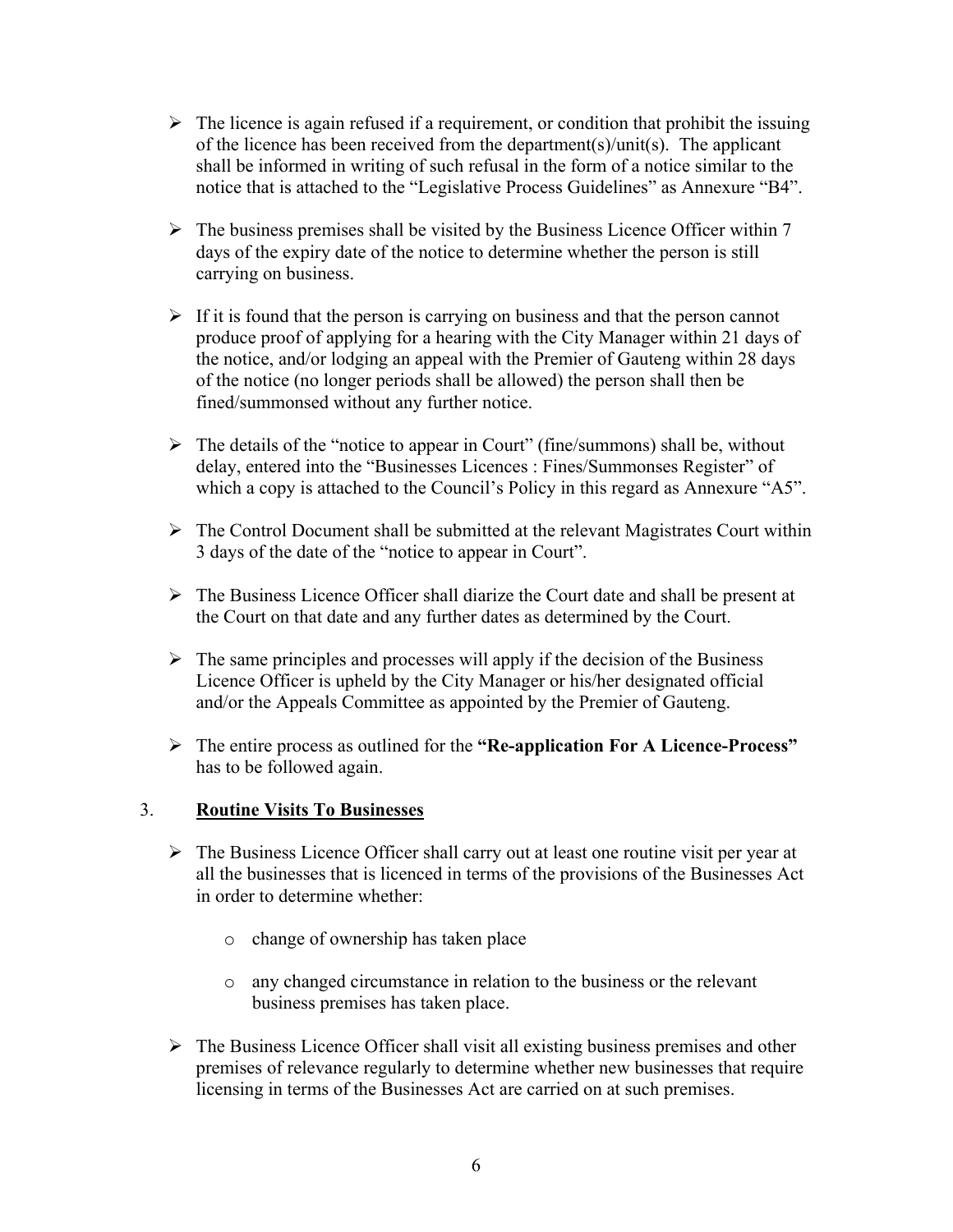- $\triangleright$  The Business Licence Officer shall visit new erected business premises as and when such business premises is occupied, to determine whether new businesses that require licensing in terms of the Businesses Act are carried on at such premises.
- $\triangleright$  The Business Licence Officer shall visit each and every hawker who carry on business that require licensing in terms of item 3(1) of Schedule 1 of the Act regularly to determine whether they are licenced in terms of the provisions of the Act.

#### 4. **Persons Carrying On Businesses And Who Cannot Submit Proof Of Being Issued With A Valid Licence**

- $\triangleright$  The Business Licence Officer shall, when visiting an existing licenced business premises:
	- o Introduce himself/herself to the person in control of the business.
	- o Identify himself/herself by producing his/her ID card
	- o Request the person in control of the business to produce his/her licence (The same applies to hawkers).
- $\triangleright$  The Business Licence Officer shall follow the following process if any person who carry on business which requires a licence in terms of the provisions and requirements of the Business Act fails to produce his/her licence to him/her.
	- o The Business Licence Officer shall request the person in writing to produce his/her licence at his/her office within fourteen (14) days of the date of his/her notice.
	- $\circ$  The notice shall be in the format of the notice attached to the "Legislative" Process Guidelines" as Annexure "B5".
- $\triangleright$  The Business Licence Officer shall regard any failure by a person to produce a valid business licence as that person not being in possession of a valid business licence.
- $\triangleright$  The Business Licence Officer shall visit the business premises within seven (7) days of the expiry date of his/her notice to determine whether the person in control of the business is still carrying on business in contravention with the provisions of the Act.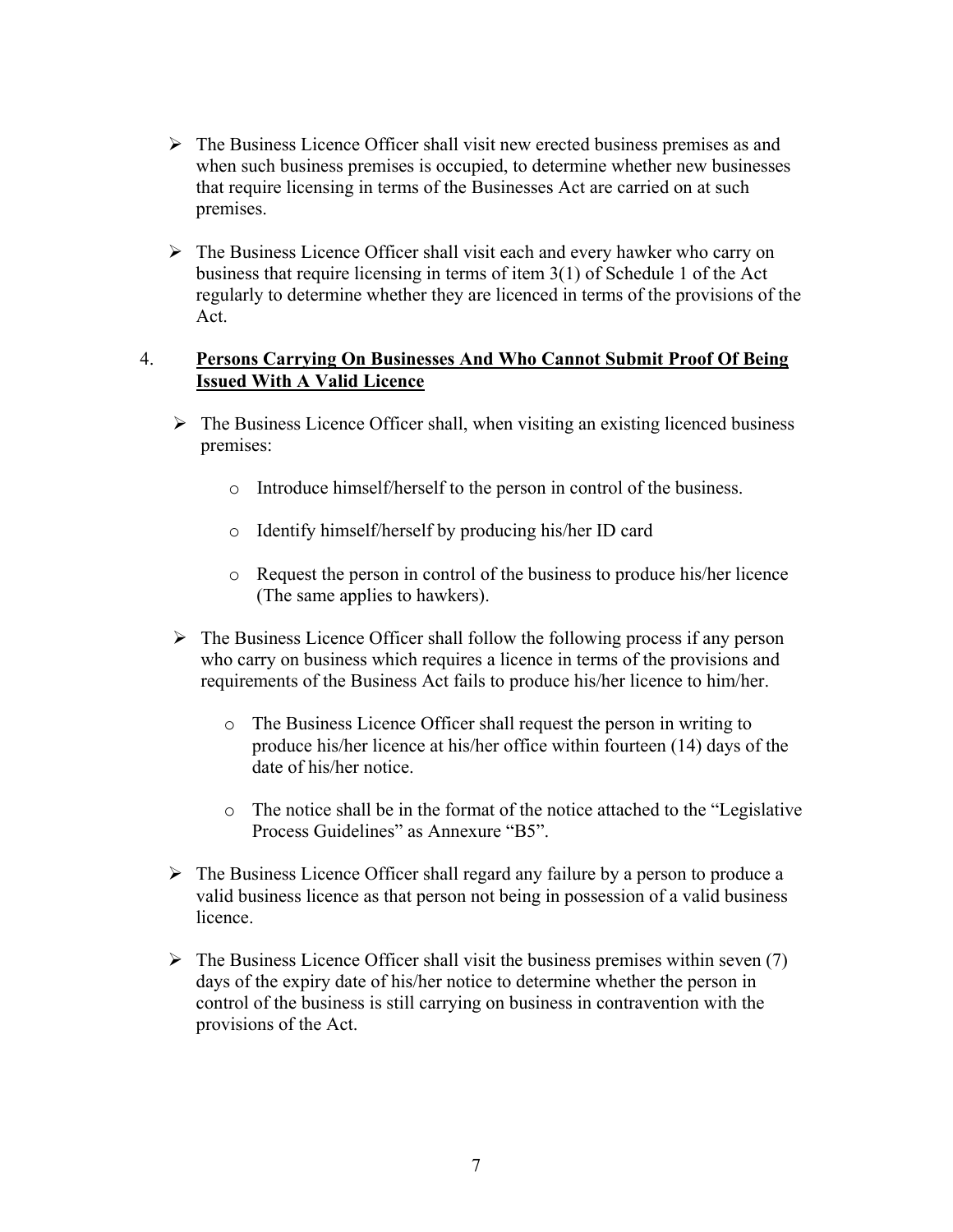- $\triangleright$  The person shall be served with a "notice to appear in court" (fine/summons) without any further notice if it is found that the person is still carrying on business.
- $\triangleright$  The details of the "notice to appear in court" (fine/summons) shall be, without delay, entered into the "Businesses Licences : Fines/Summonses Register" of which a copy is attached to the Council's Policy in this regard as Annexure "A5".
- $\triangleright$  The Control Document shall be submitted at the relevant Magistrates Court within three  $(3)$  days of the date of the "notice to appear in Court".
- $\triangleright$  The Business Licence Officer shall diarize the Court date and shall be present at the Court on that date and any further dates as determined by the Court.
- $\triangleright$  The Business Licence Officer shall follow the process that has been laid down for the application of a licence as stipulated previously in this document, if a person has applied for a licence before the expiry date of his/her notice.

## 5. **Existing Licenced Businesses (Withdrawal or suspension of a licence)**

- $\triangleright$  The Business Licence Officer shall, when visiting an existing licenced business premises:
	- o Introduce himself/herself to the person in control of the business.
	- o Identify himself/herself by producing his/her ID card.
	- o Request the person in control of the business to produce his/her licence (The same applies to hawkers).
	- o Verify if the information on the licence is still applicable to the business carried on at the premises, and whether the particulars of the licence holder has changed (whether a change of ownership has taken place).
	- o Conduct an inspection of the business premises or business in order to determine whether the licence holder caused or allowed his/her business to be carried on in contravention of:
		- A requirement relating to town planning or the safety or health of the public of any law which applies to his/her premises in the case of a business referred to in item 1(1) or 2 of Schedule 1 of the Act.
		- $\bullet$  A requirement in the case of a business referred to in item 1(1) or 3(1) of Schedule 1 on the ground that: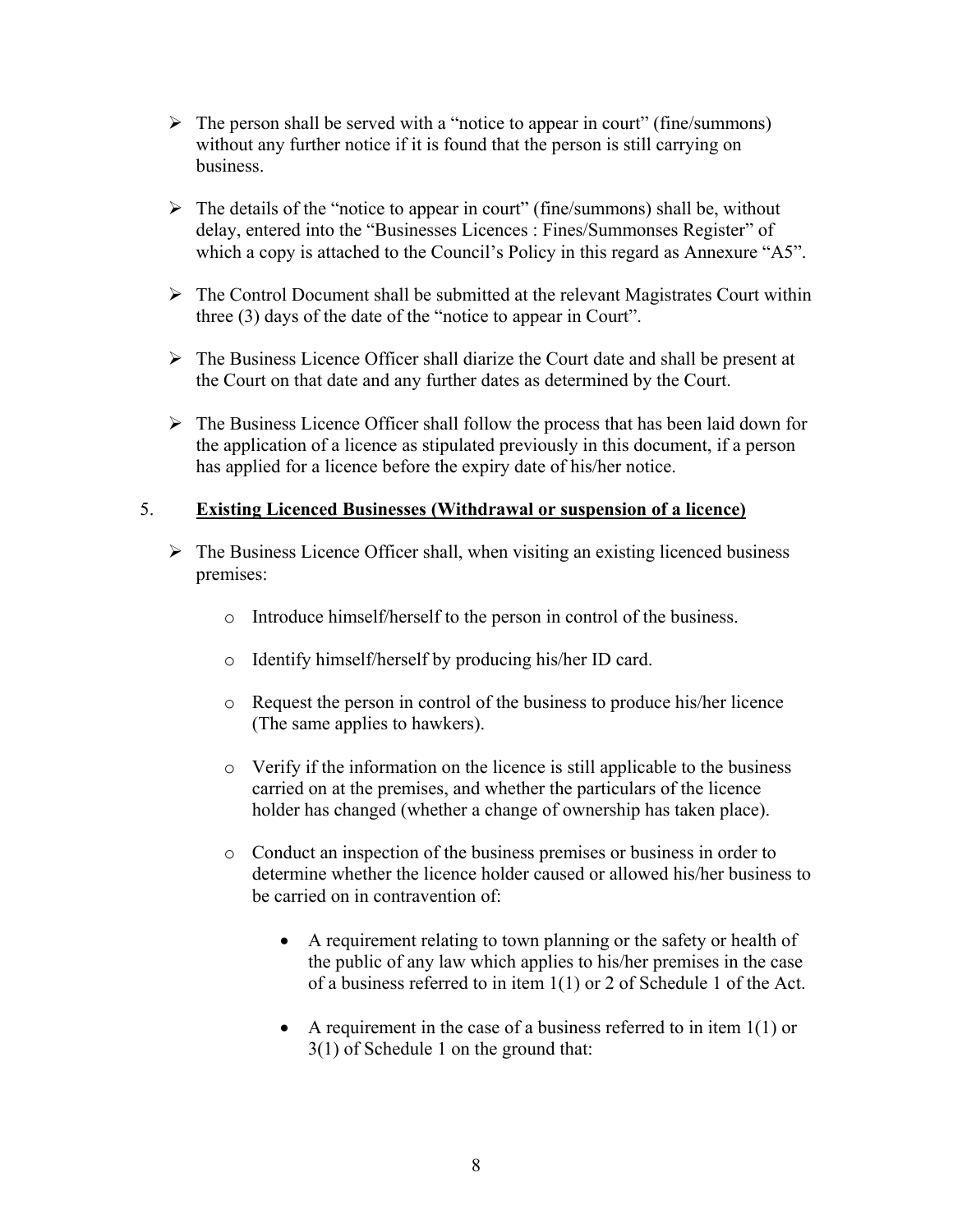- i. Any foodstuff sold by the licence holder does not comply with a requirement of a law relating to the health of the public.
- ii. Any apparatus, equipment, storage space, working surface, structure, vehicle, conveyance or any other article or place used for or in connection with the preparation, handling or sale of foodstuff, does not comply with a requirement of a law relating to the health of the public.
- $\triangleright$  The Business Licence Officer shall when any of the aforementioned conditions are observed, and he/she is convinced that sufficient grounds exist for the withdrawal of the licence, request the relevant departments/units in writing, to submit their written requirements to him/her in the format of the notice attached to the "Legislative Process Guidelines" as Annexure "B6".
- $\triangleright$  The Business Licence Officer shall, within 7 days from receiving the responses from all the departments/units, and if he/she is convinced that sufficient grounds exist for the withdrawal of the licence, or on the following grounds, withdraw the licence:
	- o If the licence holder failed to produce his/her licence to the Business Licence Officer within 14 days after the receipt of a written request referred to in section 2(8)(b) of the Act.
	- o It the Business Licence Officer is satisfied that, if application had been made at the time of the licence concerned, in the case of a business referred to in item 2 of Schedule 1 of the Act, the application could have been refused by virtue of section 2(4)(b) of the Act. This measure will be instituted if he/she is convinced that the business or business premises is being used for criminal activities such as prostitution, drug and substance abuse and/or any other criminal activities  $-$  this measure has to be supported by a SAPS report or people giving signed affidavits to this effect.
- $\triangleright$  A withdrawal of a licence is also affected by the Business Licence Officer if a Department / Unit has identified a need for the withdrawal of the licence. The request from the Department / Unit has to be put in writing and shall be supported by supporting documents. The withdrawal shall be affected if the Business Licence Officer is convinced that sufficient grounds exists for the withdrawal of the licence.
- $\triangleright$  The Business Licence Officer shall, by giving reasons, inform the licence holder, in the form of a notice similar to the notice that is attached to the "Legislative" Process Guidelines" as Annexure "B7", that his/her licence has been withdrawn.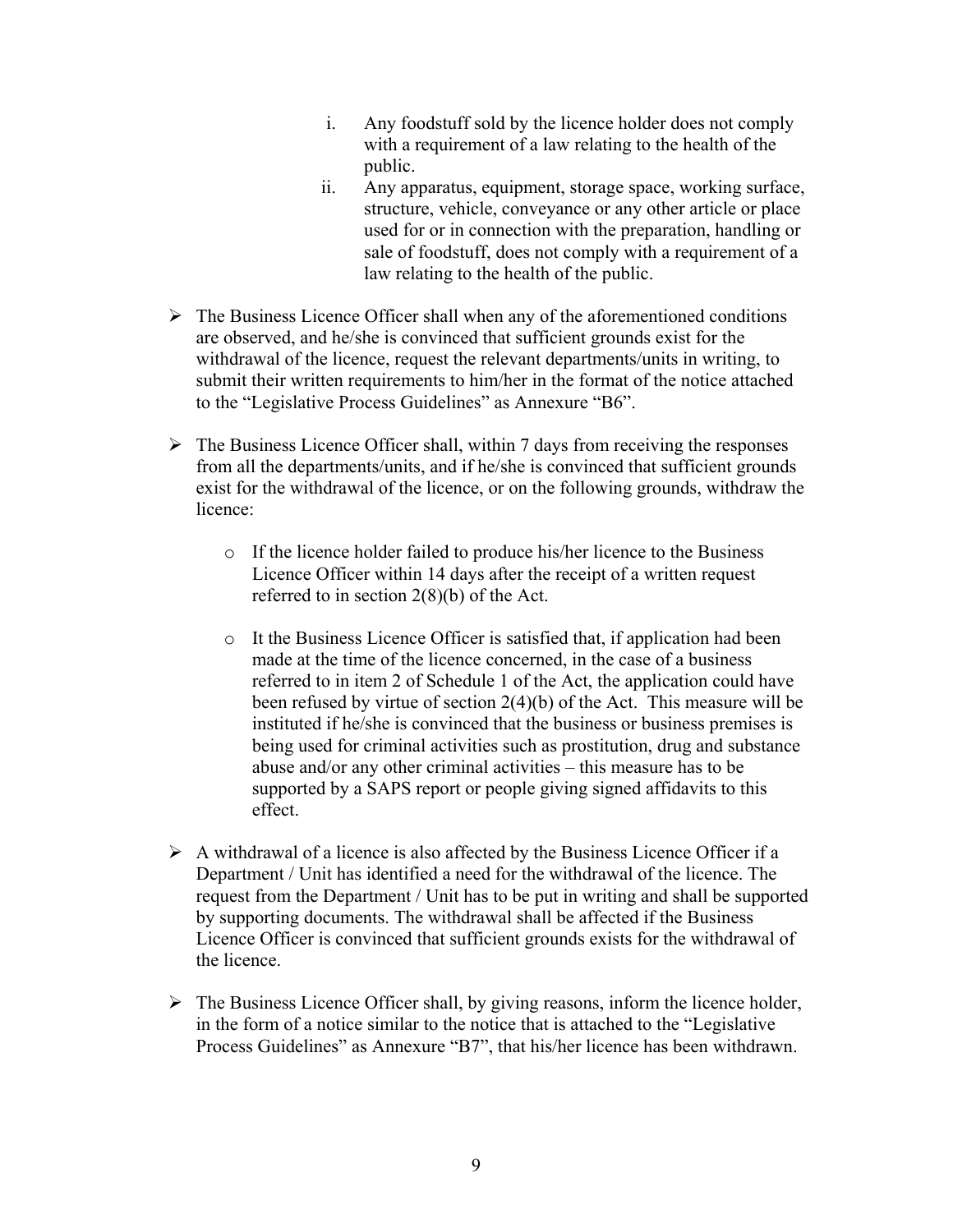- $\triangleright$  The licence shall be deemed as withdrawn if the licence holder cannot produce proof of applying for a hearing with the City Manager within 21 days of the notice, and/or lodging an appeal with the Premier of Gauteng, within 28 days of the notice (no longer periods shall be allowed).
- $\triangleright$  The details of the withdrawn licence has to be entered into the "Refused/Withdrawn and Suspended Licences" database of which a copy is attached to the Council's Policy in this regard as Annexure "A3".
- $\triangleright$  The business premises shall be visited by the Business Licence Officer within 7 days of the expiry date of the notice to determine whether the holder of the withdrawn licence is still carrying on business.
- $\triangleright$  If it is found that the person is still carrying on business and that the person cannot produce proof of applying for a hearing with the City Manager within 21 days of the notice, and/or lodging an appeal with the Premier of Gauteng within 28 days of the notice (no longer periods shall be allowed), the person shall then be fined/summonsed without any further notice.
- $\triangleright$  The details of the "notice to appear in Court" (fine/summons) shall be, without delay, entered into the "Businesses Licences : Fines/Summons" Register of which a copy is attached to the Council's Policy in this regard as Annexure "A5".
- $\triangleright$  The Control Document shall be submitted at the relevant Magistrates Court within 3 days of the date of the "Notice to appear in Court".
- $\triangleright$  The Business Licence Officer shall diarize the Court date and shall be present at the Court on that date and any further dates as determined by the Court.
- $\triangleright$  The same principles and processes shall apply if the decision of the Business Licence Officer is upheld by the City Manager or his/her designated official, and/or the Appeals Committee as appointed by the Premier of Gauteng.
- $\triangleright$  The Business Licence Officer shall give effect to any decision of the City Manager or his/her designated official, and/or the Appeals Committee as appointed by the Premier of Gauteng.
- $\triangleright$  The holder of the withdrawn licence shall re-apply for a licence once he/she is satisfied that the requirements of the Council have been complied with.
- $\triangleright$  The applicant shall pay the prescribed application fee and submit the original receipt as proof of payment.
- $\triangleright$  The details of this transaction is to be entered into the "Businesses Licences" Income Register" of which a copy is attached to the Council's Policy in this regard as Annexure "A4".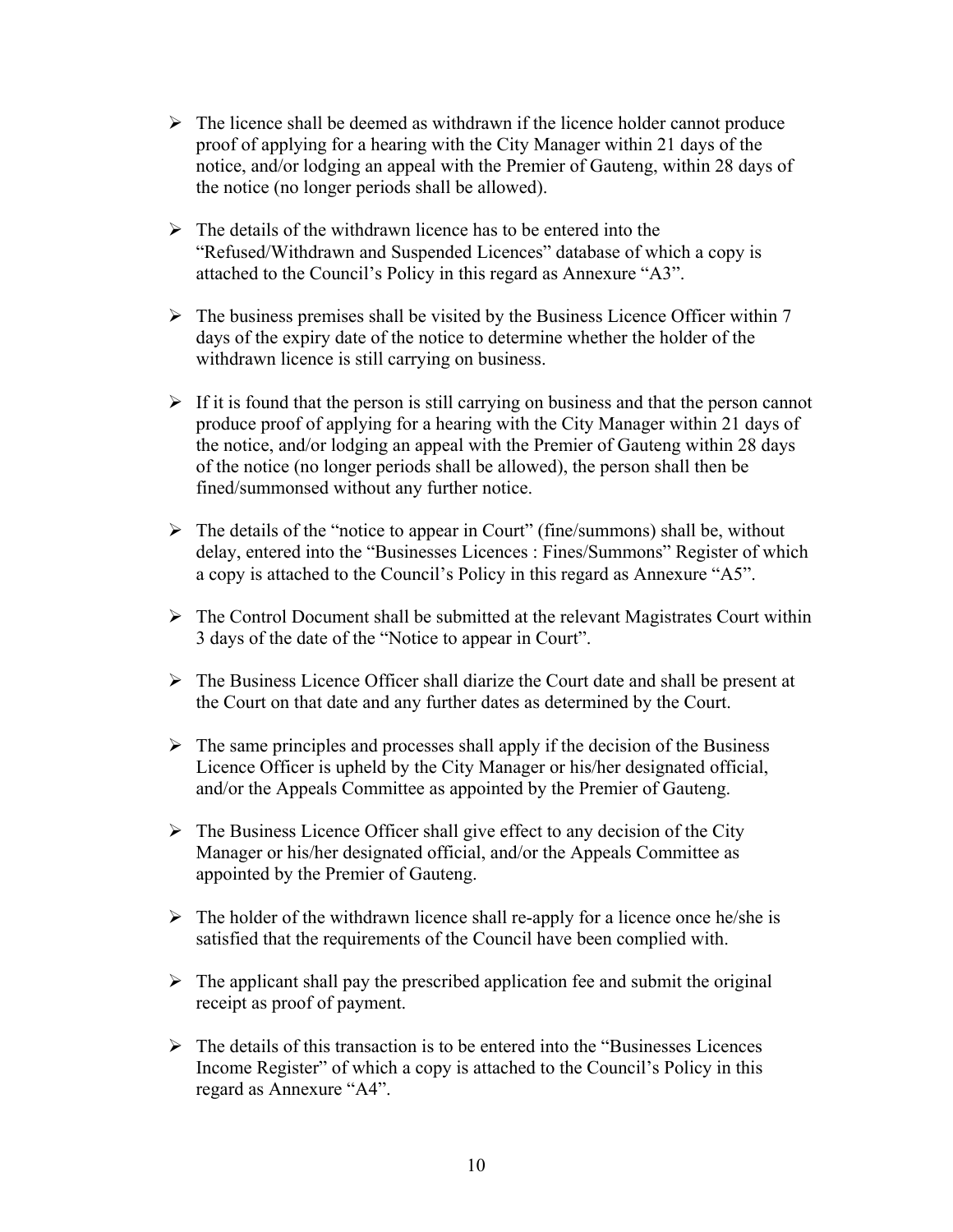- $\triangleright$  The re-application for a licence will not be accepted in the case of a negative SAPS report unless the City Manager or his/her designated official and / or Appeals Committee decides otherwise.
- $\triangleright$  The entire process as outlined for the "Re-application For A Licence-Process" has to be followed.

#### 6. **Changed circumstances in relation to a Business or the relevant business premises.**

- $\triangleright$  The Business Licence Officer shall, if deemed necessary on the grounds of changed circumstances in relation to a business or the relevant business premises, by way of endorsement of the licence concerned amend a condition or impose a condition referred to in section 2(6)(b) of the Act,
- $\triangleright$  The Business Licence Officer shall, if a Department / Unit has requested that an endorsement be made to amend a condition or impose a condition of the licence concerned, such request shall be effected if the request was made in writing and reasons for such request was given.
- $\triangleright$  The Business Licence Officer shall, by giving reasons, inform the licence holder, in the form of a notice similar to the notice that is attached to the "Legislative" Process Guidelines" as Annexure "B8" of such amendment(s) and/or new condition. He/she shall also in the same notice inform the licence holder of his/her right to be heard and that he/she has to lodge an application to be heard with the City Manager within 21 days of the date of the notice, or of his/her right to appeal to the Premier of Gauteng and that the appeal has to be lodged within 28 days of the notice of the Business Licence Officer.
- $\triangleright$  The amended condition or new condition shall be effected if the licence holder cannot produce proof of applying for a hearing with the City Manager within 21 days of the notice, and/or lodging an appeal with the Premier of Gauteng, within 28 days of the notice (no longer periods shall be allowed).
- $\triangleright$  The Business Licence Officer shall give effect to any decision of the City Manager, or his/her designated official, and/or Appeals Committee as appointed by the Premier of Gauteng.
- $\triangleright$  The Business Licence Officer shall effect the necessary changes to the licence and furnish the licence holder with a copy thereof.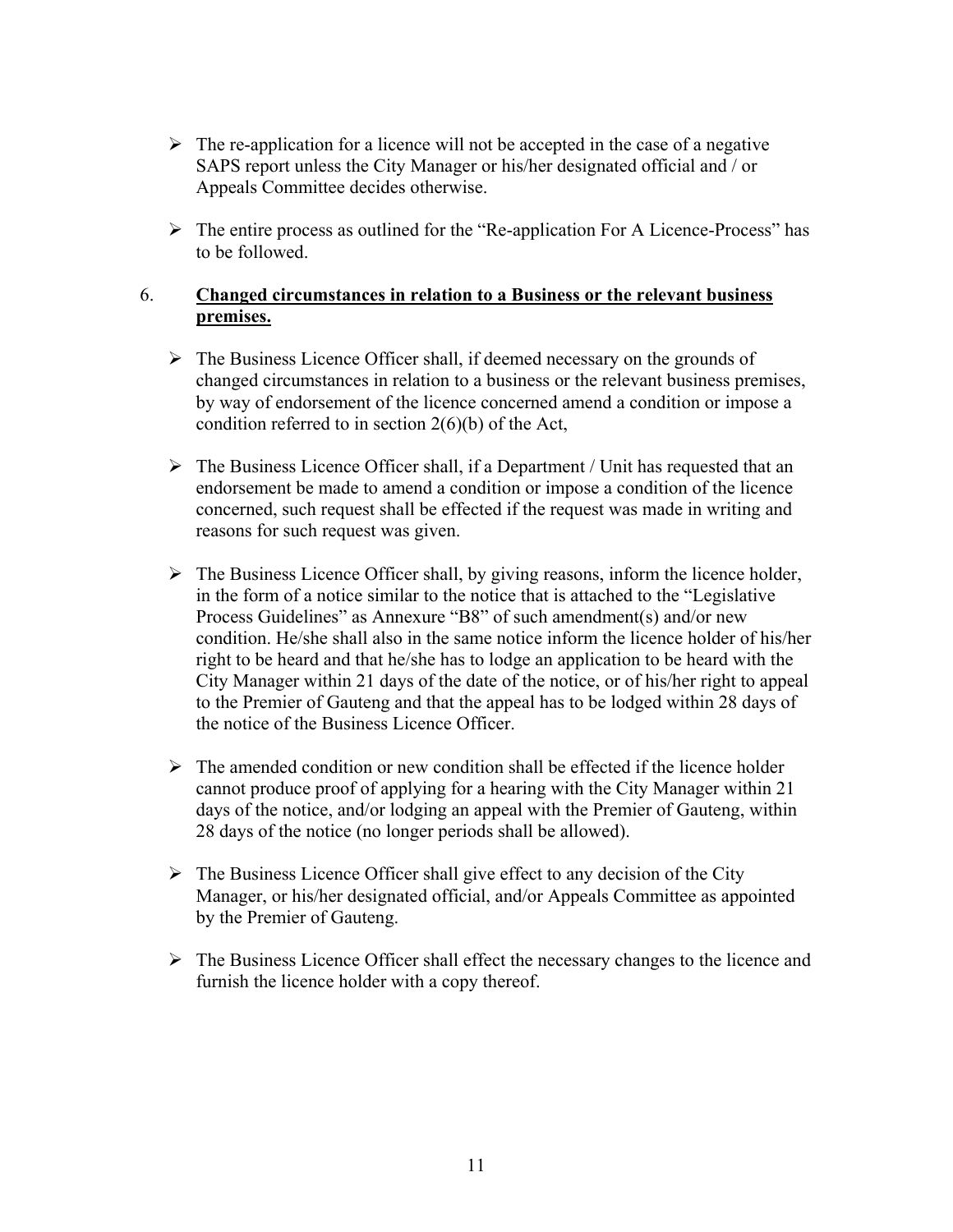## 7. **Amendment or Revoking of a Condition**

- $\triangleright$  The Business Licence Officer may, upon receipt of an application in a form similar to the form in Annexure "B" of the Regulations from a licence holder, by way of endorsement on the licence:
	- o Amend a condition
	- $\circ$  Extend the period referred to in section 2(6)(b)(ii) (not to be applied in terms of the Council's Policy)
	- o Revoke a condition
	- o Indicate that a condition specified in the licence has been complied with.
- $\triangleright$  The Business Licence Officer shall only accept the application if the fee as prescribed in terms of the Council's tariff structure has been paid by the applicant, and if the original receipt of payment has been made available to the Business Licence Officer or the designated official for this purpose.
- $\triangleright$  The details of this transaction is to be entered into the "Businesses Licences" Income Register" of which a copy is attached to the Council's Policy in this regard as Annexure "A4".
- $\triangleright$  The request of the licence holder shall not be effected unless the Departments / Units concerned have consented thereto.
- $\triangleright$  The Departments / Units concerned shall be requested in writing, by the Business Licence Officer, within 7 days from the date of the application, in the format of the notice attached hereto as Annexure "B9", to respond as to whether they have any objections to the amendment or revoking of a condition as applied for by the licence holder or are in agreement that the condition as specified in the licence has been complied with.
- $\triangleright$  Departments / Units who failed to respond within the prescribed period of 21 days have to be reminded in writing or by any other acceptable means to respond without delay.
- $\triangleright$  The date of referral of the application to the Department(s) / Unit(s) requesting their approval or refusal of the request and their responses, as well as the other application details, are to be entered into the "Control Sheet: Request made to Department(s) / Unit(s)" form of which a copy is attached to the "Legislative" Process Guidelines" as Annexure "B3".
- $\triangleright$  The application of the licence holder is accepted if the Department / Unit concerned replied that it does not have any objections to the request of the applicant.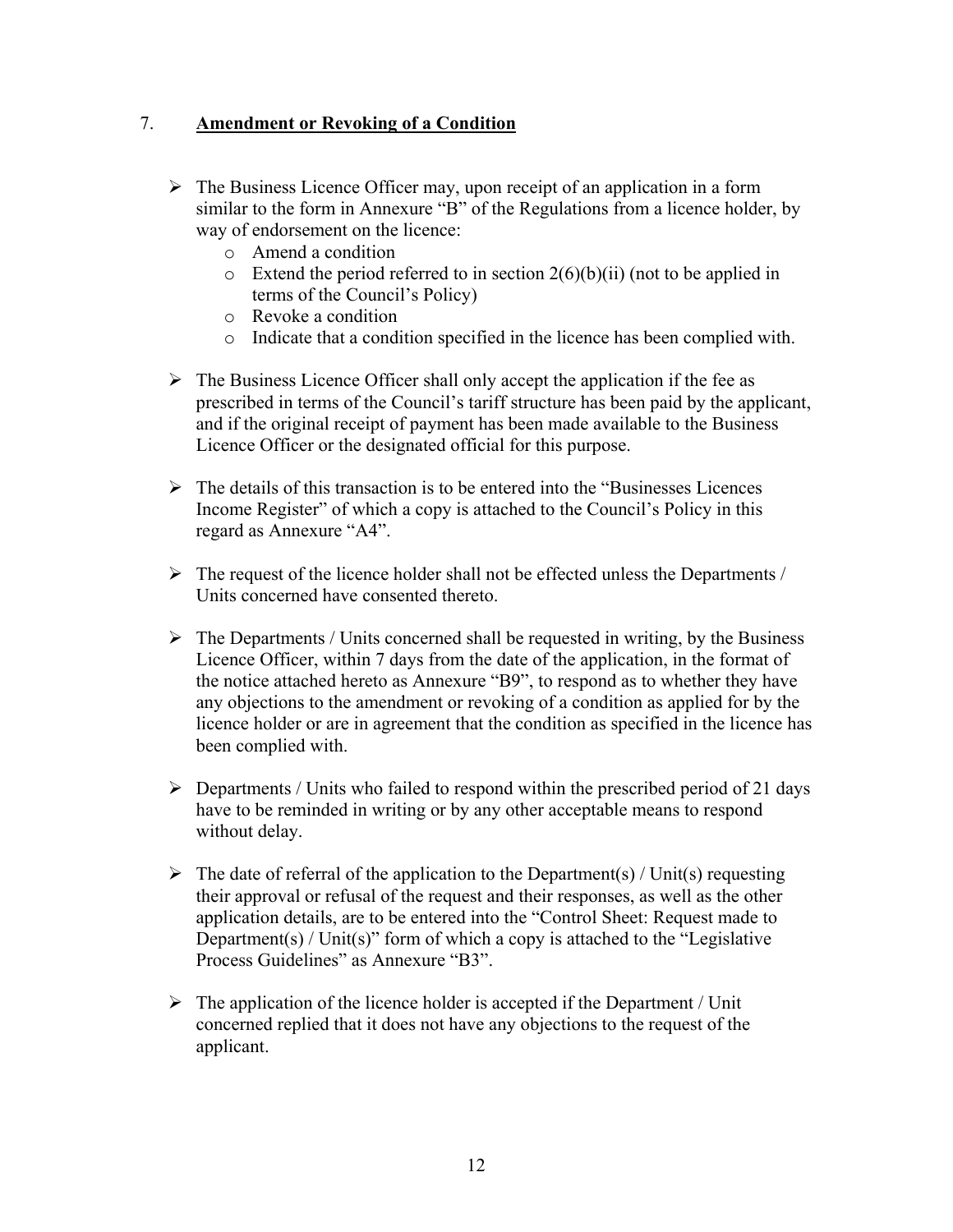- $\triangleright$  The application is refused if the Department / Unit concerned replied that it does not approve of the application. The applicant shall be informed in writing of such refusal and the reasons, for such refusal in the form of a notice similar to the notice that is attached to the "Legislative Process Guidelines" as Annexure "B10". The licence holder shall also be informed in the same notice of his/her right to be heard and that he/she has to lodge an application to be heard with the City Manager within 21 days of the date of the notice, or of his/her right to appeal to the Premier of Gauteng, and that the appeal has to be lodged within 28 days of the notice of the Business Licence Officer.
- $\triangleright$  The refusal of the application will come into effect if the licence holder cannot produce proof of applying for a hearing with the City Manager within 21 days of the notice, and/or lodging an appeal with the Premier of Gauteng, within 28 days of the notice (no longer periods shall be allowed).
- $\triangleright$  The Business Licence Officer shall give effect to any decision of the City Manager or his/her designated official, and/or Appeals Committee as approved by the Premier of Gauteng.
- $\triangleright$  The Business Licence Officer shall effect the necessary changes to the licence and furnish the licence holder with a copy thereof.

## 8. **Carrying on Business without an apposite licence**

- $\triangleright$  The Business Licence Officer shall adhere to the zero tolerance rules in respect of the issuing of fines / summonses if a person carry on business without a licence which is required in terms of the Businesses Act, 1991 (Act No. 71 of 1991).
- $\triangleright$  No fines or summonses will be issued / served in those cases where a hearing with the City Manager has been requested and / or appeal has been lodged with the Premier of Gauteng in terms of the provisions of the Act and Regulations, and decisions are still awaited.
- $\triangleright$  The person shall be fined if the decision of the Business Licence Officer is upheld by the City Manager or his/her designated official and / or by the Appeals Committee, and if such person still carry on business in contravention of such decision and the provisions of the Act and its Regulations.

## 9. **Law Enforcement**

 $\triangleright$  The Business Licence Officer shall ensure that the details of the "notice to appear" in court" (fine / summons) are, without delay, entered into the "Businesses" Licences: Fines / Summonses" Register of which a copy is attached to the Council's Policy in this regard as Annexure "A5".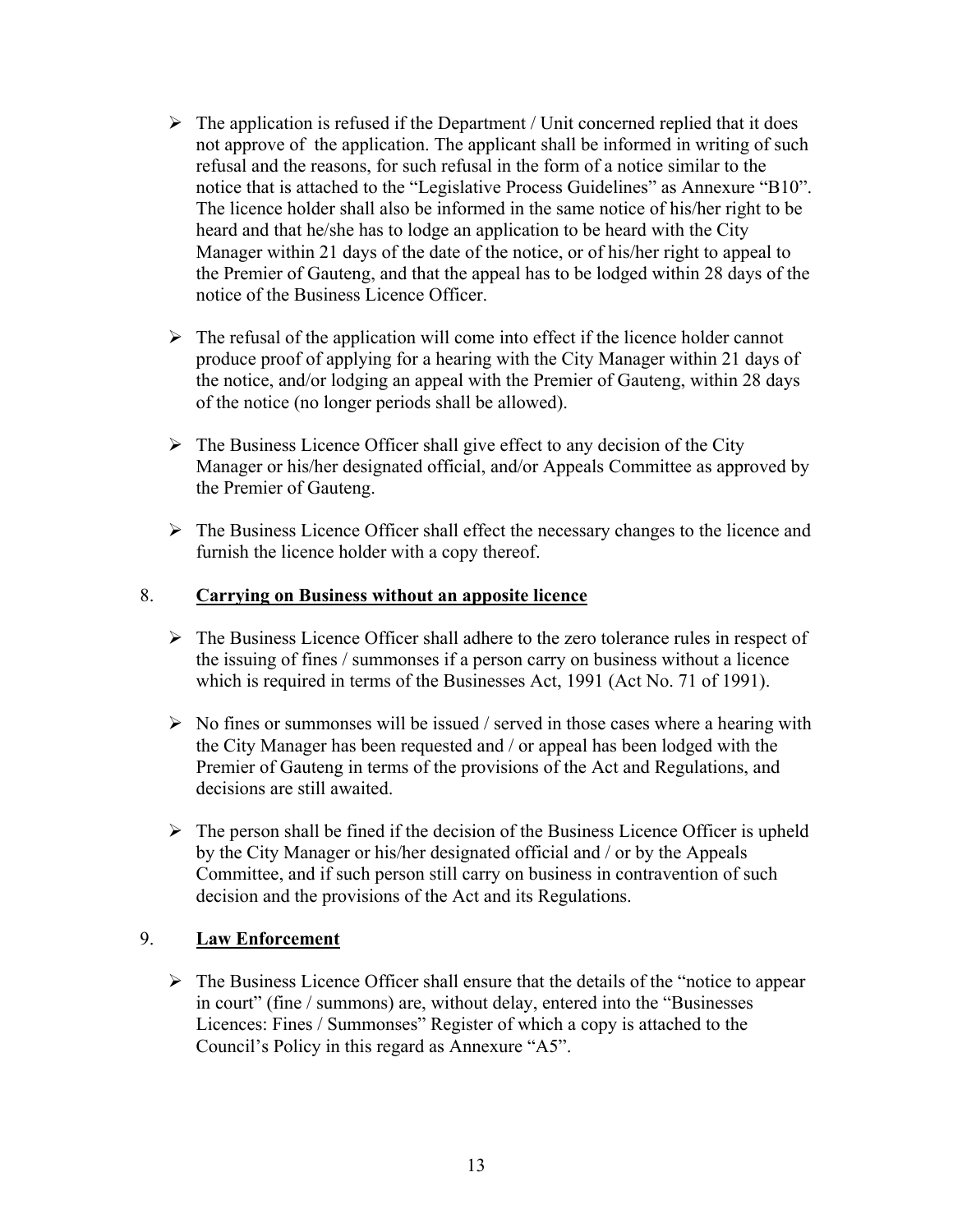- $\triangleright$  The Business Licence Officer shall adhere to the admission of guilt fines as approved by the Magistrates of the Courts that are serving their area of jurisdiction.
- $\triangleright$  The Business Licence Officer shall facilitate that warrants of arrest are executed by the Johannesburg Metropolitan Police Department within fourteen (14) days from the date on which same were issued by the Courts.
- $\triangleright$  The Business Licence Officer shall not cancel any "notice to appear in Court" (Fine / Summons) once it has been issued  $-$  it is the function of the Public **Prosecutor**
- $\triangleright$  The Business Licence Officer shall, if he/she has made an unintentional mistake on a "Notice to appear in Court" (fine / summons) whilst it is being made out, cancel the document and keep the original document in the "fine" book for auditing purposes  $-$  a new notice shall then be made out.

## 10. **Council's Tariff Structure**

- $\triangleright$  The Business Licence Officer shall annually, before 1 July of each year, obtain a copy of the Council's Tariff Structure that has been approved for the new financial year and ensure that the tariffs are levied accordingly during such year.
- $\triangleright$  The details of any transaction that has been made in terms of the Council's Tariffs Structure shall be, without delay, entered into the "Businesses Licences Income" Register" of which a copy is attached to the Council's Policy in this regard as Annexure " $A4$ "

## 11. **Issuing of a Duplicate licence**

- $\triangleright$  The Business Licence Officer shall in terms of Regulation 9 of the Regulations, upon application, issue a duplicate of the licence to the licence holder, if he/she is satisfied that it has been lost, destroyed or damaged.
- $\triangleright$  A duplicate of the licence is to be issued to the licence holder in a form similar to the form in Annexure "C" to the Regulations, with the word "DUPLICATE" endorsed thereon.
- $\triangleright$  The Business Licence Officer shall only issue a duplicate if the licence holder has paid the fee as prescribed in terms of the Council's tariff structure and has submitted the original receipt as proof of payment.
- $\triangleright$  The details of this transaction is to be entered into the "Business Licences Income" Register" of which a copy is attached to the Council" Policy in this regard as Annexure "A4"